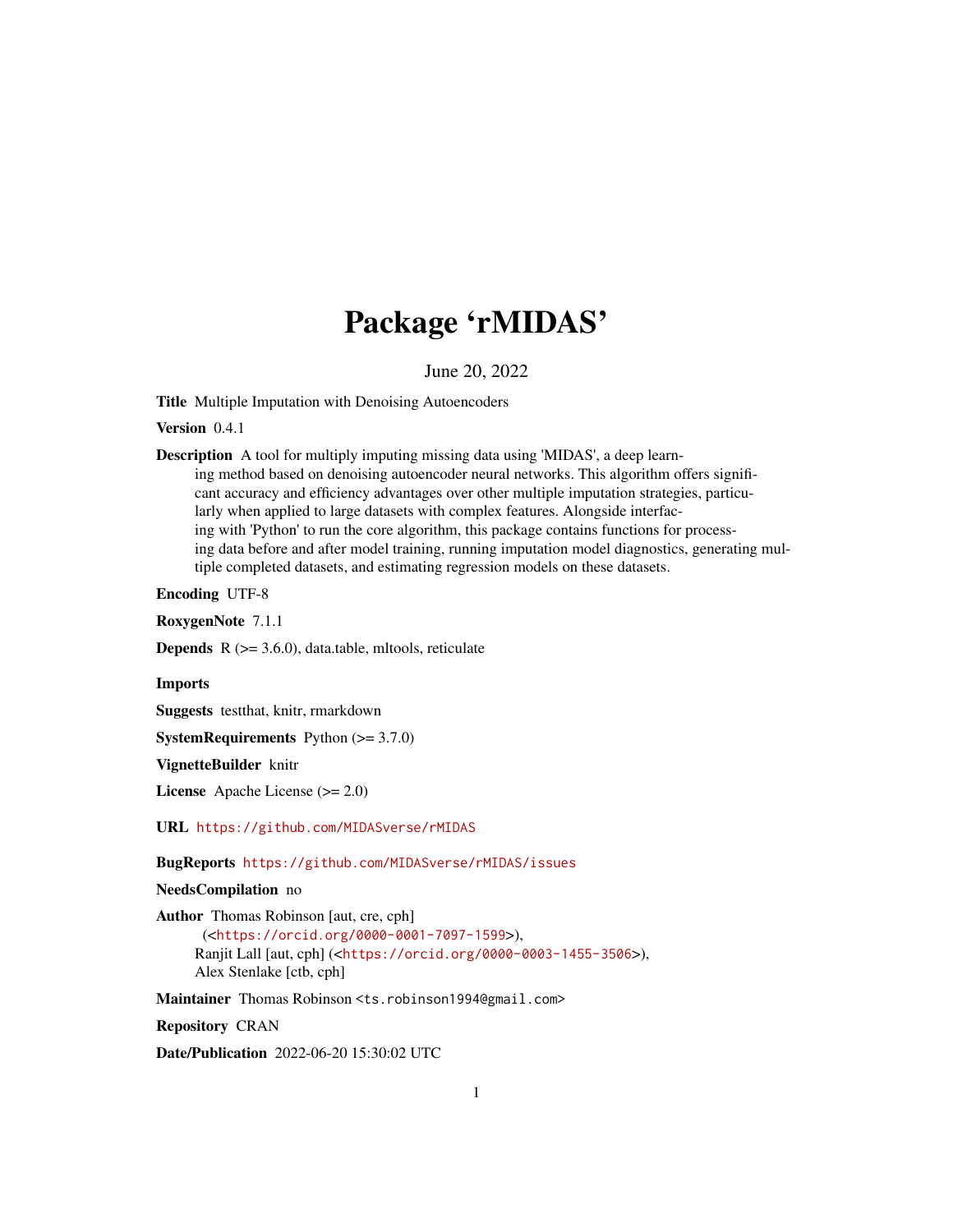## <span id="page-1-0"></span>R topics documented:

|       |                                                                                                             | <sup>2</sup>   |
|-------|-------------------------------------------------------------------------------------------------------------|----------------|
|       |                                                                                                             | 3              |
|       |                                                                                                             | $\overline{4}$ |
|       |                                                                                                             | $\overline{4}$ |
|       |                                                                                                             | 5              |
|       |                                                                                                             | 5              |
|       |                                                                                                             | 7              |
|       |                                                                                                             | -8             |
|       |                                                                                                             | 9              |
|       | $mid\_py\_setup \ldots \ldots \ldots \ldots \ldots \ldots \ldots \ldots \ldots \ldots \ldots \ldots \ldots$ | -9             |
|       |                                                                                                             |                |
|       |                                                                                                             |                |
|       |                                                                                                             |                |
|       |                                                                                                             |                |
|       |                                                                                                             |                |
|       |                                                                                                             |                |
|       |                                                                                                             |                |
|       |                                                                                                             | -17            |
| Index |                                                                                                             | 19             |

add\_bin\_labels *Reverse numeric conversion of binary vector*

#### Description

Helper function to re-apply binary variable labels post-imputation.

#### Usage

add\_bin\_labels(x, one, zero, fast = TRUE)

#### Arguments

| $\mathsf{x}$ | A numeric vector or column, scaled between 0 and 1                                                                                                                |
|--------------|-------------------------------------------------------------------------------------------------------------------------------------------------------------------|
| one          | A character string, the label associated with binary value 1                                                                                                      |
| zero         | A character string, the label associated with binary value 0                                                                                                      |
| fast         | Boolean indicating whether to return binary value 1 if predicted probability $\ge$ =<br>0.5 (TRUE), or take random draw using predicted probability as weighting. |

#### Value

Vector of character strings corresponding to binary values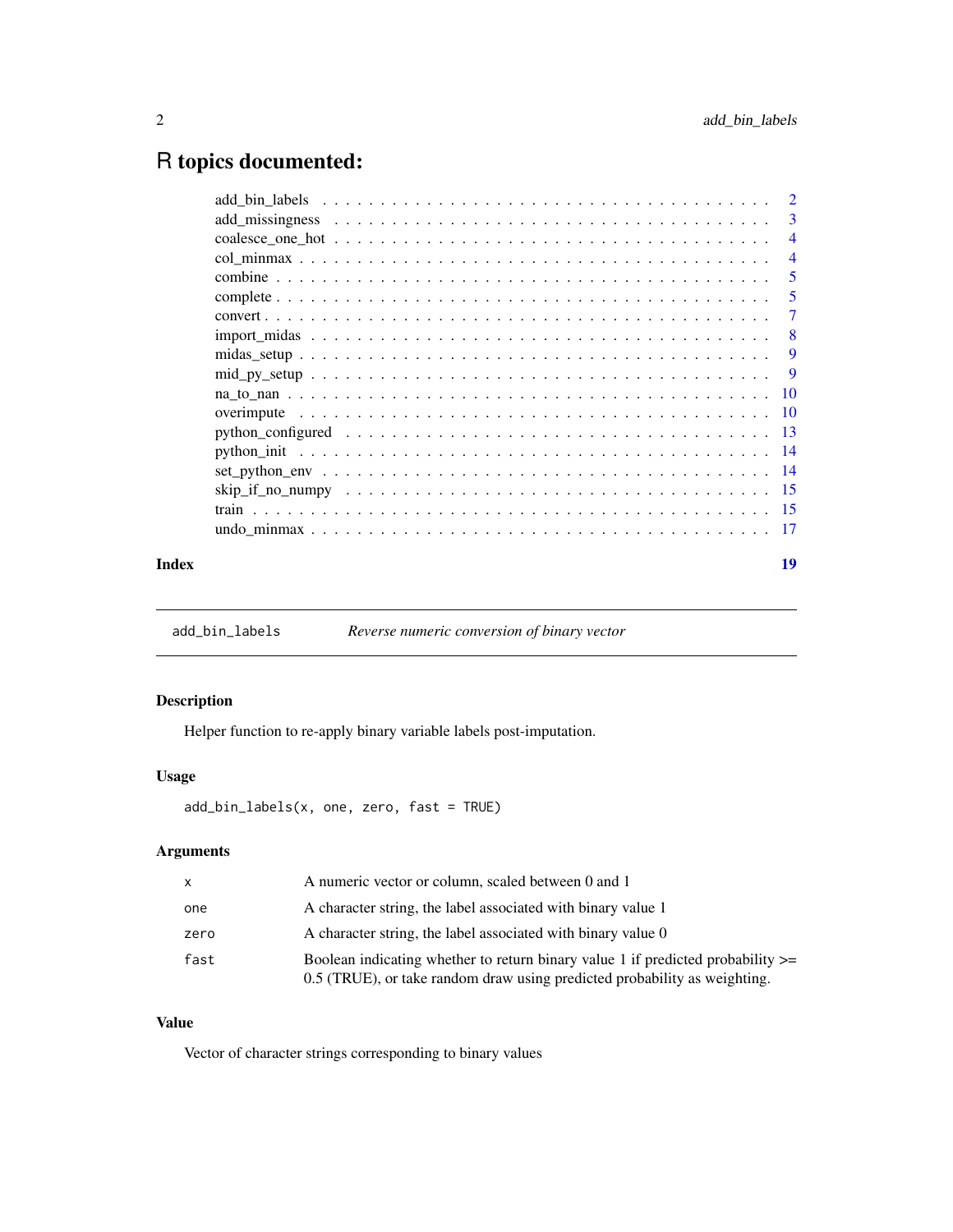#### <span id="page-2-0"></span>add\_missingness 3

#### Examples

```
ex_bin <- c(1,0,0,1,1,0,0,1,0)
cat <- "cat"
dog <- "dog"
add\_bin\_labels(x = ex\_bin, one = cat, zero = dog)
```
add\_missingness *Apply MAR missingness to data*

#### Description

Helper function to add missing values to data.

#### Usage

```
add_missingness(X, prop, cols = NULL)
```
#### Arguments

|      | A data frame or similar                                                        |
|------|--------------------------------------------------------------------------------|
| prop | Numeric value between $0$ and 1; the proportion of observations set to missing |
| cols | A vector of column names to be corrupted; if NULL, all columns are used        |

#### Value

Data with missing values

#### Examples

whole\_data <- data.frame(a = rnorm(1000),  $b = rnorm(1000)$ 

missing\_data <- add\_missingness(whole\_data, 0.1)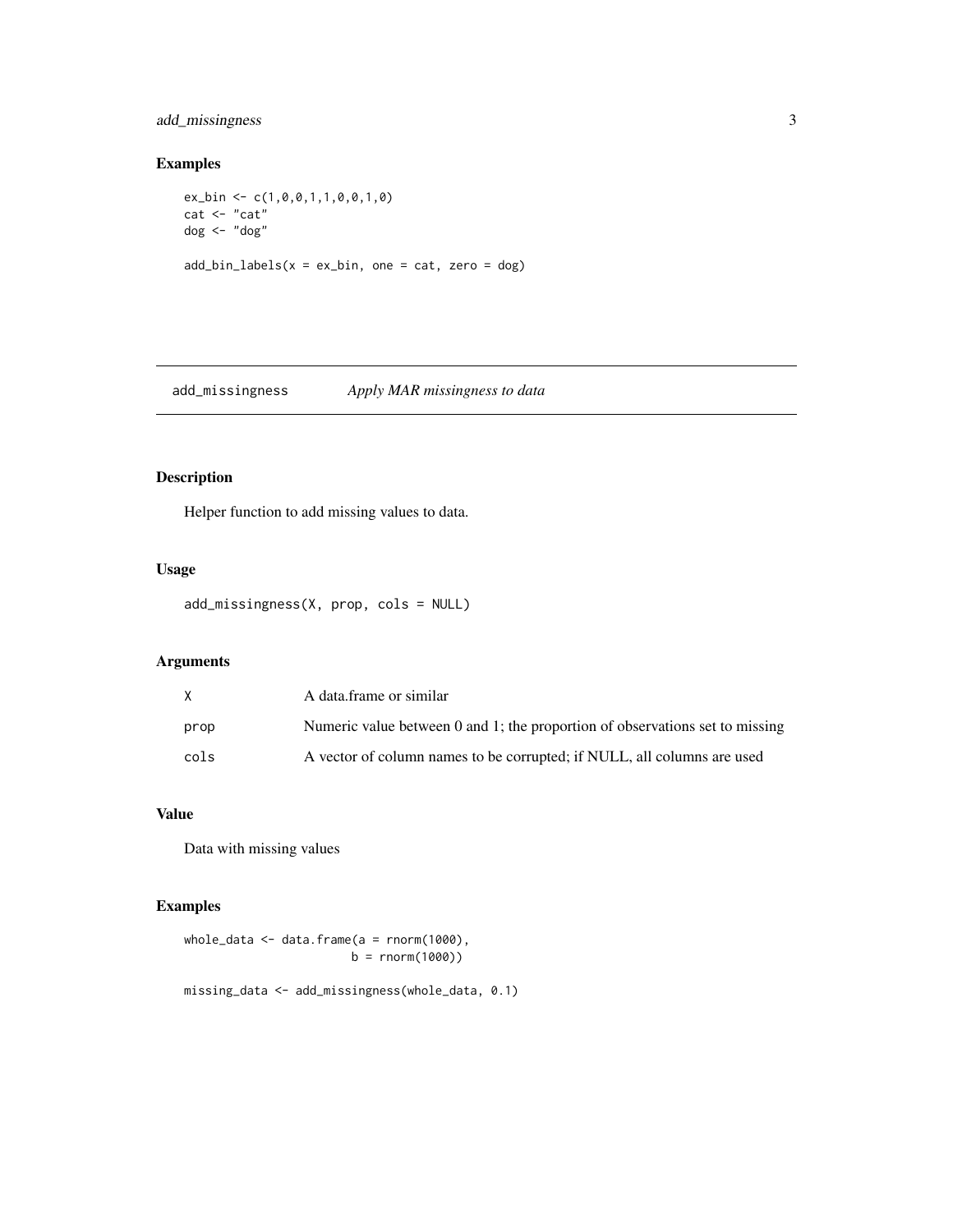<span id="page-3-0"></span>

#### Description

Helper function to reverse one-hot encoding post-imputation.

#### Usage

coalesce\_one\_hot(X, var\_name, fast = TRUE)

#### Arguments

|          | A data frame, data table or matrix, for a single variable                                                                                                                    |
|----------|------------------------------------------------------------------------------------------------------------------------------------------------------------------------------|
| var_name | A character string, with the original variable label                                                                                                                         |
| fast     | Boolean, indicating whether to choose category with highest predicted proba-<br>bility (TRUE), or use predicted probabilities as weights in draw from random<br>distribution |

#### Value

A vector of length equal to nrow(X), containing categorical labels corresponding to the columns of X

col\_minmax *Scale numeric vector between 0 and 1*

#### Description

Helper function to scale numeric variables. Aids convergence of Midas model.

#### Usage

col\_minmax(x)

#### Arguments

x A numeric vector or column.

#### Value

Vector scaled between 0 and 1

#### Examples

ex\_num <- runif(100,1,10) scaled <- col\_minmax(ex\_num)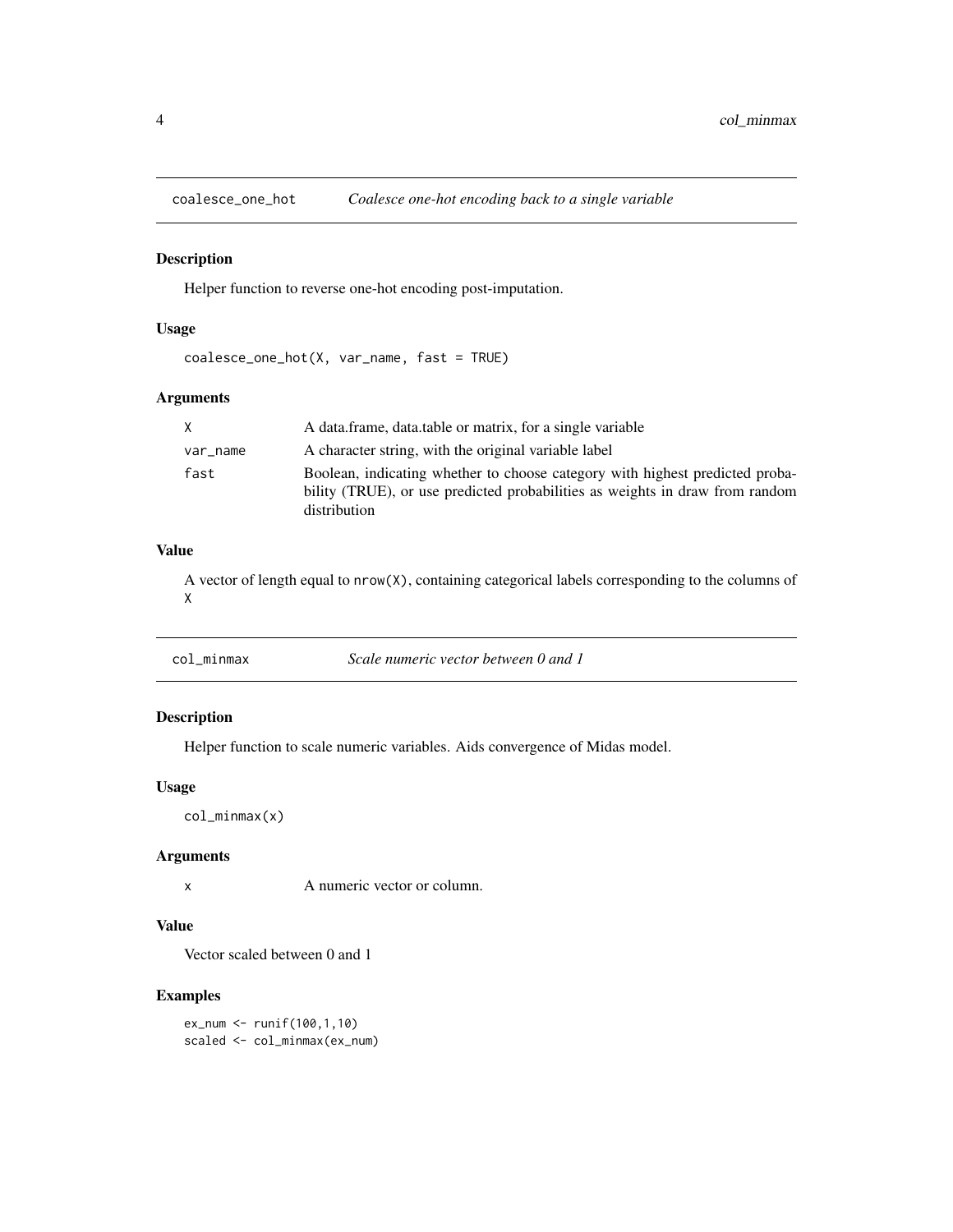<span id="page-4-0"></span>

#### Description

combine() calculates *m* individual regression models, then applies "Rubin's Rules" to produce a single, combined estimate of the regression parameters and uncertainty.

#### Usage

```
combine(formula, df_list, dof_adjust = TRUE, ...)
```
#### Arguments

| formula    | A formula, or character string coercible to a formula                                                                         |
|------------|-------------------------------------------------------------------------------------------------------------------------------|
| df list    | A list, containing data frames or objects coercible to data frames                                                            |
| dof_adjust | Boolean, indicating whether or not to apply the Rubin and Barnard (1999) de-<br>grees of freedom adjustment for small-samples |
| .          | Further arguments passed onto glm()                                                                                           |

#### Value

Data.frame of combined model results.

#### Examples

```
set.seed(89)
test_dfs <- lapply(1:5, function (x) data.frame(a = rnorm(1000),
                                                b = runif(1000),
                                                c = 2*rnorm(1000))midas_res <- combine("a \sim b + c", df_list = test_dfs)
```
complete *Impute missing values using imputation model*

#### Description

Having trained an imputation model, complete() produces m completed datasets, saved as a list.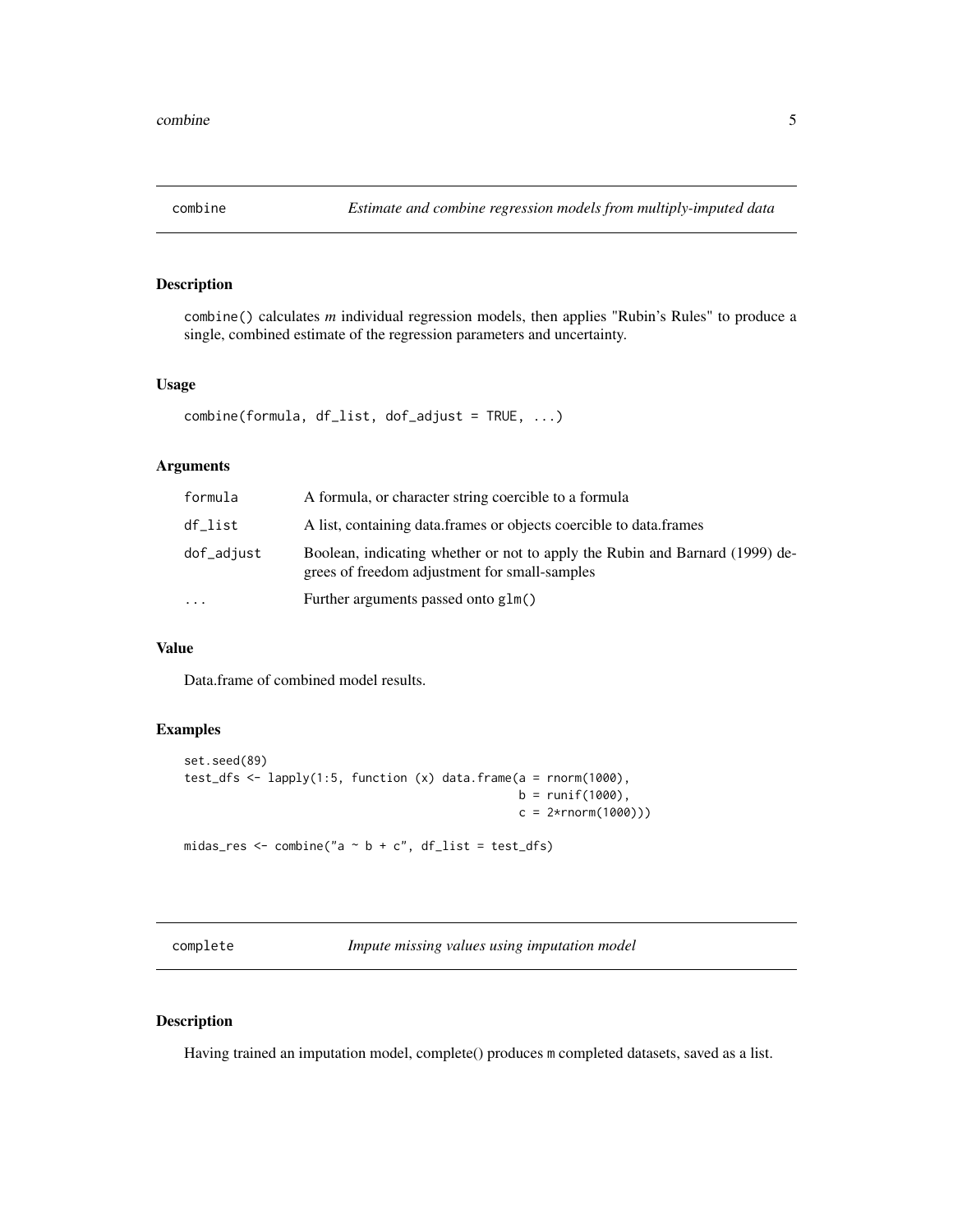#### Usage

```
complete(
 mid_obj,
 m = 10L,unscale = TRUE,
 bin_label = TRUE,
 cat_coalesce = TRUE,
 fast = FALSE,file = NULL,
 file_root = NULL
)
```
#### Arguments

| mid_obj      | Object of class midas, the result of running rMIDAS:: train()                                                                                                                                                                   |
|--------------|---------------------------------------------------------------------------------------------------------------------------------------------------------------------------------------------------------------------------------|
| m            | An integer, the number of completed datasets required                                                                                                                                                                           |
| unscale      | Boolean, indicating whether to unscale any columns that were previously min-<br>max scaled between 0 and 1                                                                                                                      |
| bin_label    | Boolean, indicating whether to add back labels for binary columns                                                                                                                                                               |
| cat_coalesce | Boolean, indicating whether to decode the one-hot encoded categorical variables                                                                                                                                                 |
| fast         | Boolean, indicating whether to impute category with highest predicted prob-<br>ability (TRUE), or to use predicted probabilities to make weighted sample of<br>category levels (FALSE)                                          |
| file         | Path to save completed datasets. If NULL, completed datasets are only loaded<br>into memory.                                                                                                                                    |
| file_root    | A character string, used as the root for all filenames when saving completed<br>datasets if a filepath is supplied. If no file_root is provided, completed datasets<br>will be saved as "file/midas_impute_yymmdd_hhmmss_m.csv" |

#### Value

List of length m, each element of which is a completed data.frame (i.e. no missing values)

#### Examples

```
# Generate raw data, with numeric, binary, and categorical variables
## Not run:
# Run where Python available and configured correctly
if (python_configured()) {
set.seed(89)
n_obs <- 10000
raw_data <- data.table(a = sample(c("red","yellow","blue",NA),n_obs, replace = TRUE),
                       b = 1:n\_obs,
                       c = sample(c("YES","NO",NA),n_obs,replace=TRUE),
                       d = runif(n_obs, 1, 10),
                       e = sample(c("YES","NO"), n_obs, replace = TRUE),
                f = sample(c("male","female","trans","other",NA), n_obs, replace = TRUE))
```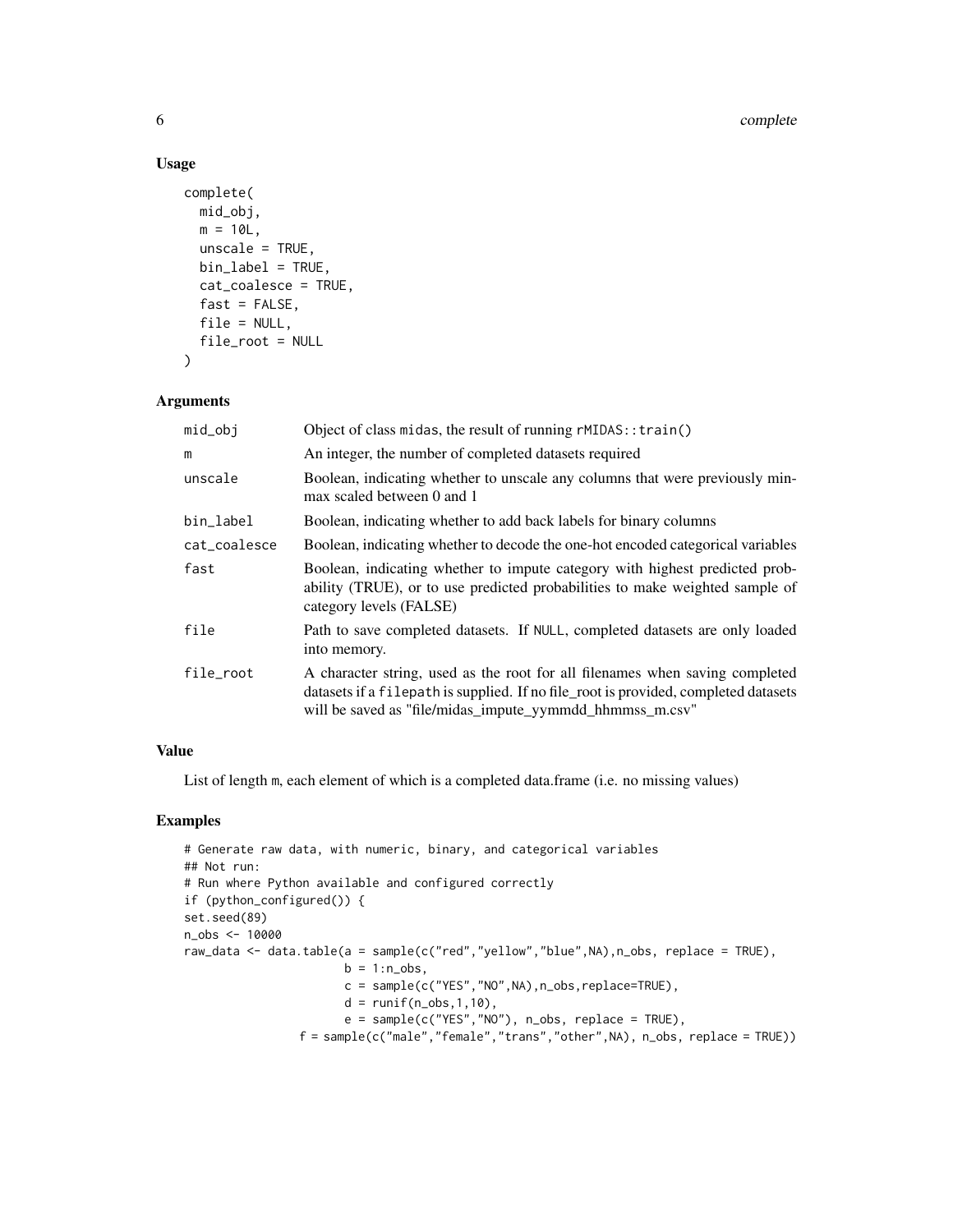#### <span id="page-6-0"></span>convert 2008 and 2008 and 2008 and 2008 and 2008 and 2008 and 2008 and 2008 and 2008 and 2008 and 2008 and 200

```
# Names of bin./cat. variables
test_bin <- c("c","e")
test_cat <- c("a","f")
# Pre-process data
test_data <- convert(raw_data,
                     bin_cols = test_bin,
                     cat_cols = test_cat,
                     minmax_scale = TRUE)
# Run imputations
test_imp <- train(test_data)
# Generate datasets
complete_datasets <- complete(test_imp, m = 5, fast = FALSE)
# Use Rubin's rules to combine m regression models
midas_pool <- combine(formula = d~a+c+e+f,
                     complete_datasets)
}
## End(Not run)
```
#### convert *Pre-process data for Midas imputation*

#### Description

convert pre-processes datasets to enable user-friendly interface with the main train() function.

#### Usage

```
convert(data, bin_cols = NULL, cat_cols = NULL, minmax_scale = FALSE)
```
#### Arguments

| data               | Either an object of class data. frame, data. table, or a path to a regular, de-<br>limited file           |
|--------------------|-----------------------------------------------------------------------------------------------------------|
| bin_cols, cat_cols |                                                                                                           |
|                    | A vector, column names corresponding to binary and categorical variables re-<br>spectively                |
| minmax_scale       | Boolean, indicating whether to scale all numeric columns between 0 and 1, to<br>improve model convergence |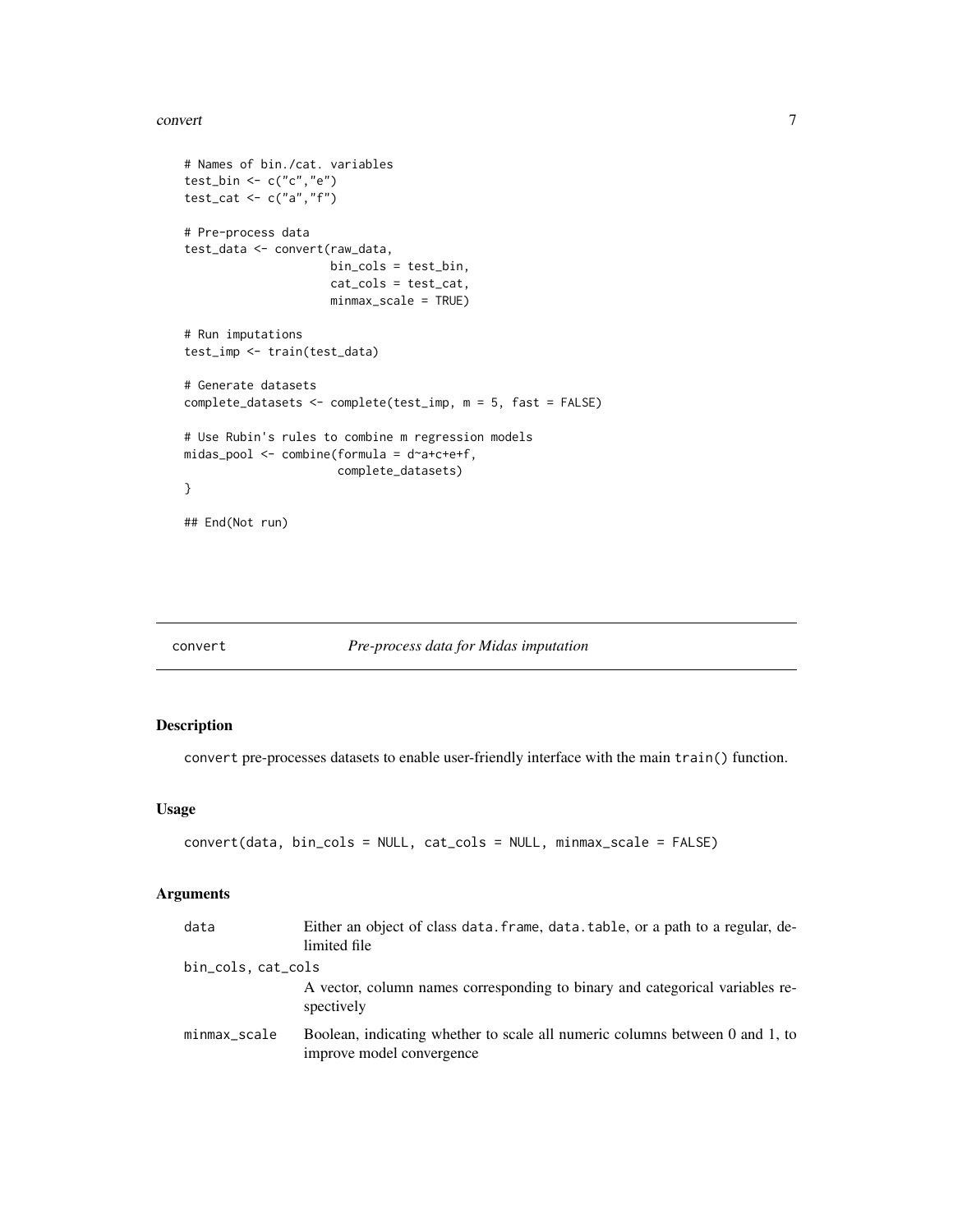#### <span id="page-7-0"></span>Details

The function has two advantages over manual pre-processing:

- 1. Utilises data.table for fast read-in and processing of large datasets
- 2. Outputs an object that can be passed directly to train() without re-specifying column names etc.

#### Value

Returns custom S3 object of class 'midas\_preproc' containing:

- data processed version of input data,
- bin\_list vector of binary variable names
- cat\_lists embedded list of one-hot encoded categorical variable names
- minmax\_params list of min. and max. values for each numeric object scaled

List containing converted data, categorical and binary labels to be imported into the imputation model, and scaling parameters for post-imputation transformations.

#### Examples

```
data = data.frame(a = sample(c("red", "yellow", "blue", NA),100, replace = TRUE),b = 1:100,
                  c = sample(c("YES", "NO", NA), 100, replace = TRUE),d = runif(100),
                  e = sample(c("YES", "NO"), 100, replace = TRUE),
                 f = sample(c("male", "female", "trans", "other", NA), 100, replace = TRUE),stringsAsFactors = FALSE)
bin <- c("c","e")
cat <- c("a", "f")convert(data, bin_cols = bin, cat_cols = cat)
```
import\_midas *Instantiate Midas class*

#### Description

Import Midas class into R environment, and instantiates passed parameters.

#### Usage

import\_midas(...)

#### Arguments

... Arguments passed to the MIDAS class for instantiating network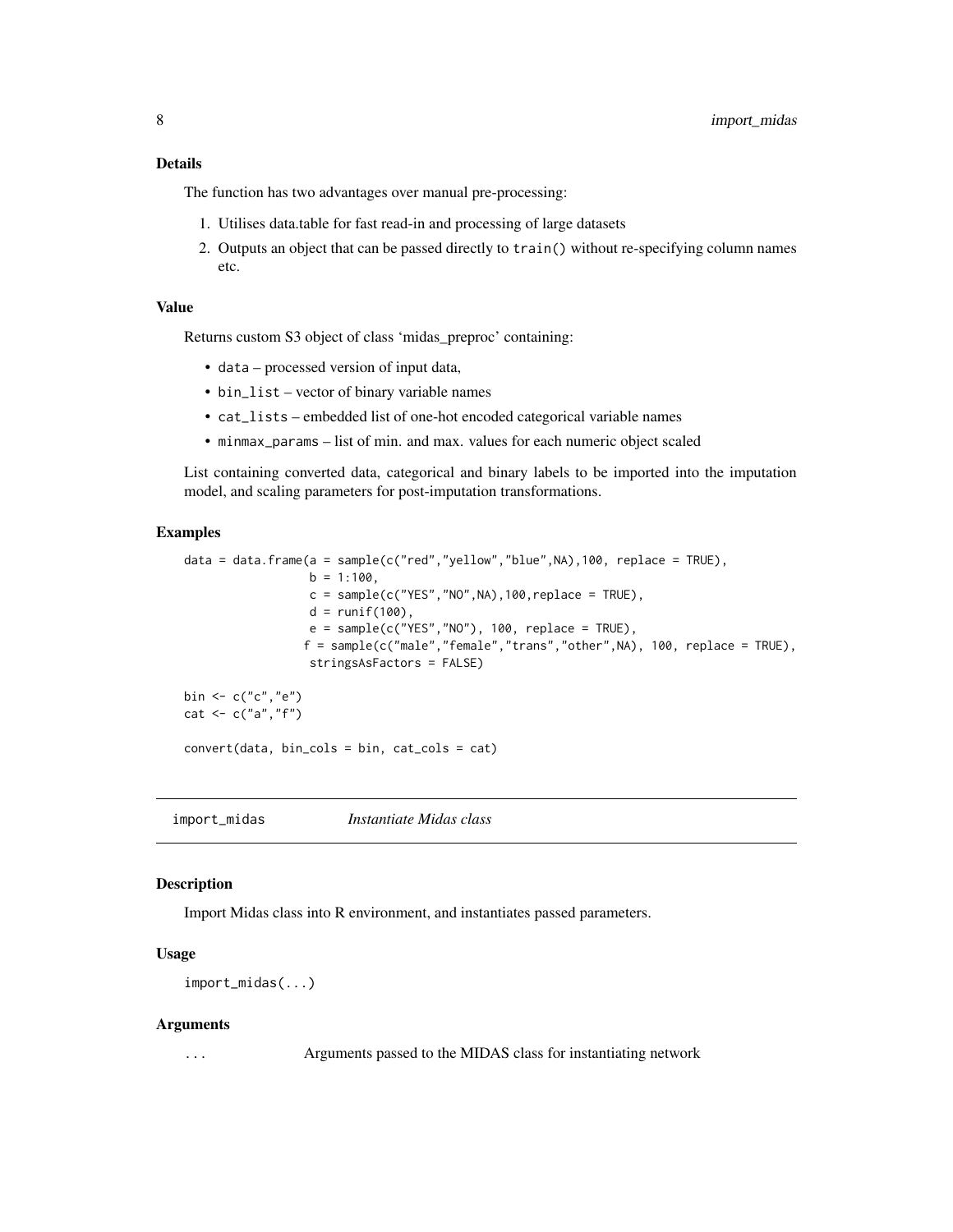<span id="page-8-0"></span>midas\_setup 9

#### Value

Object of class 'midas'

midas\_setup *Manually set up Python connection*

#### Description

This function allows users to initialise a custom Python configuration to run MIDAS, having manually set a Python version using reticulate::use\_python, reticulate::use\_virtualenv, reticulate::use\_condaenv, or reticulate::use\_miniconda.

#### Usage

midas\_setup()

#### Note

This function is primarily for users who wish to have complete control over configuring Python versions and environments.

This function call is not required if users either use the rMIDAS::set\_python\_env() function or leave settings at their default.

If users set a custom binary/environment, this must be completed prior to the first call to either train() or complete().

mid\_py\_setup *Configure python for MIDAS imputation*

#### Description

This helper function checks if the required Python dependencies are installed, and if not, checks with user before installing them. Users should not call this function directly. Users can set a custom python install using set\_python\_env() so long as this is done prior to the first call to train() or complete().

#### Usage

mid\_py\_setup()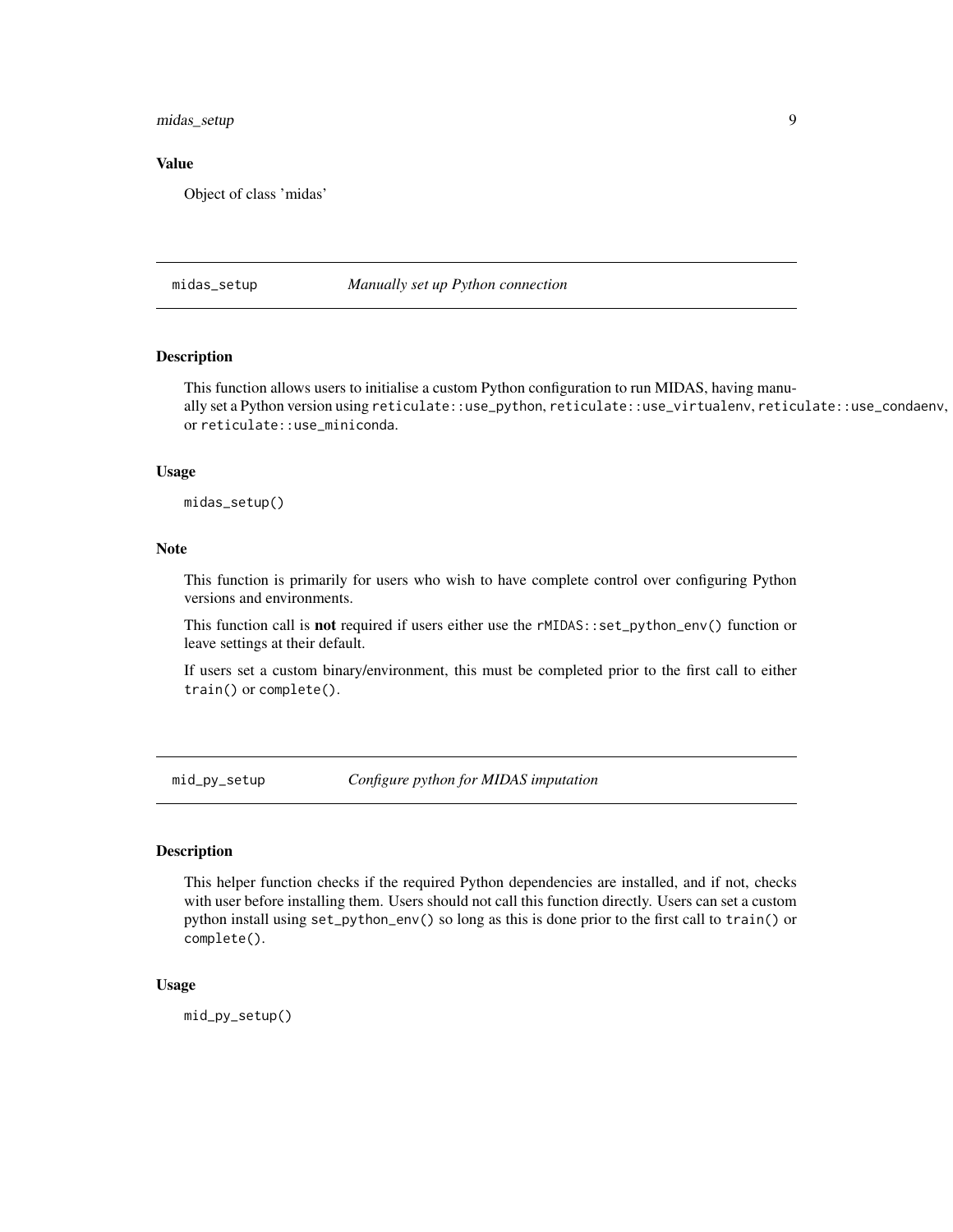<span id="page-9-0"></span>

#### Description

Helper function to convert NA values in a data.frame to NaN. This ensures the correct conversion of missing values when reticulate converts R objects to their Python equivalent. See the reticulate package documentation on type conversions for more information.

#### Usage

na\_to\_nan(df)

#### Arguments

df Data frame, or object coercible to one.

#### Value

Data frame with NA values replaced with NaN values.

#### Examples

 $na_to_name(data,fname(a = c(1,NA, 0, 0, NA, NA)))$ 

overimpute *Perform overimputation diagnostic test*

#### Description

overimpute() spikes additional missingness into the input data and reports imputation accuracy at training intervals specified by the user. overimpute() works like train() – users must specify input data, binary and categorical columns (if data is not generated via convert(), model parameters for the neural network, and then overimputation parameters (see below for full details).

#### Usage

```
overimpute(
  data,
  binary_columns = NULL,
  softmax_columns = NULL,
  spikein = 0.3,
  training_epochs,
  report\_ival = 35,
  plot_vars = FALSE,
  skip_plot = FALSE,
```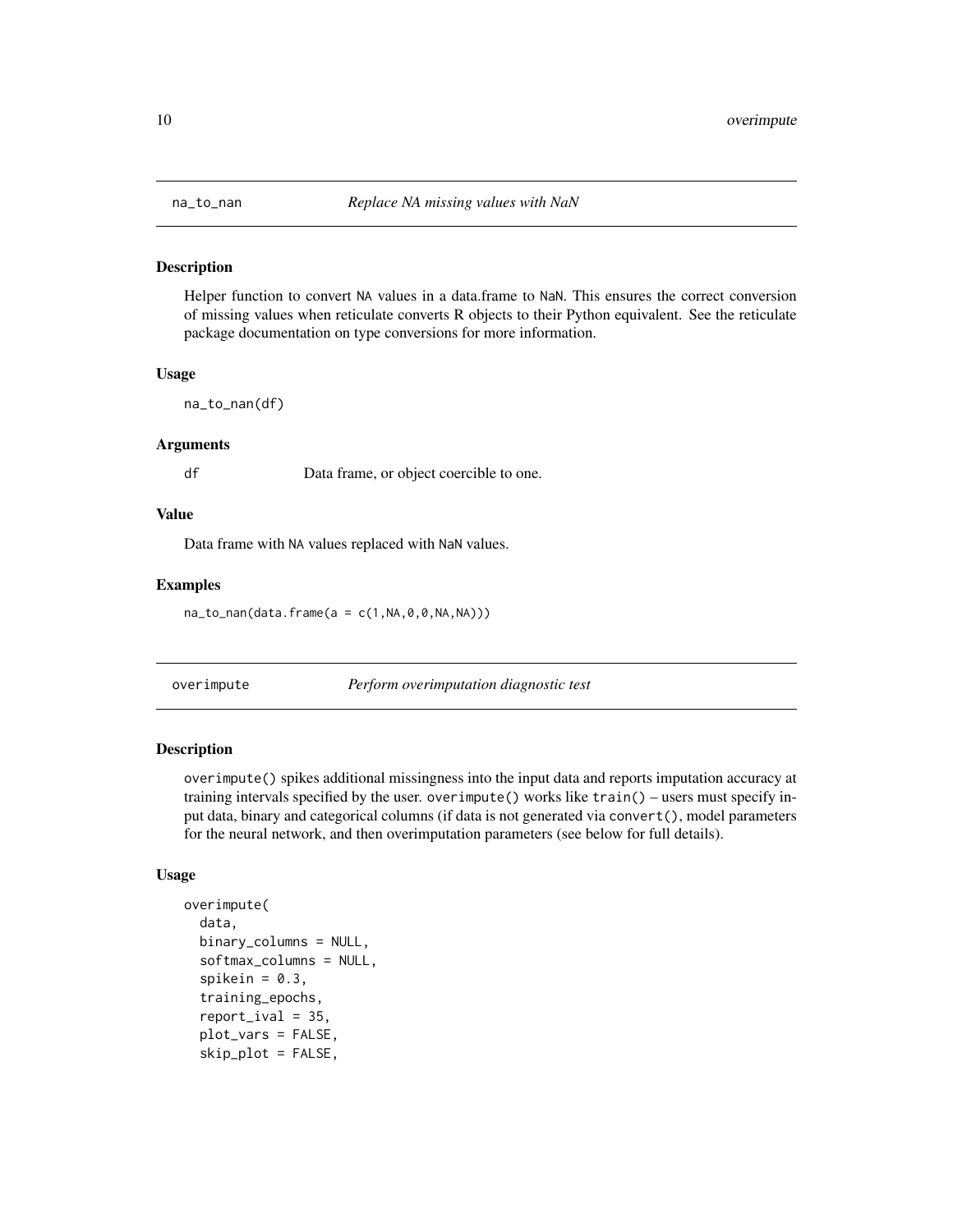#### overimpute 11

```
spike_seed = NULL,
save_path = ",
layer_structure = c(256, 256, 256),
learn_rate = 4e-04,input\_drop = 0.8,
seed = 123L,train_batch = 16L,
latent_space_size = 4,
cont\_adj = 1,
binary_adj = 1,
softmax_adj = 1,
droput\_level = 0.5,
vae_layer = FALSE,
vae_alpha = 1,
vae_sample_var = 1
```
### Arguments

 $\mathcal{L}$ 

| data             | A data.frame (or coercible) object, or an object of class midas_pre created from<br>rMIDAS::convert()                                                                                                                                                                                                                                      |
|------------------|--------------------------------------------------------------------------------------------------------------------------------------------------------------------------------------------------------------------------------------------------------------------------------------------------------------------------------------------|
| binary_columns   | A vector of column names, containing binary variables. NOTE: if data is a<br>midas_pre object, this argument will be overwritten.                                                                                                                                                                                                          |
| softmax_columns  |                                                                                                                                                                                                                                                                                                                                            |
|                  | A list of lists, each internal list corresponding to a single categorical variable<br>and containing names of the one-hot encoded variable names. NOTE: if data is<br>a midas_pre object, this argument will be overwritten.                                                                                                               |
| spikein          | A numeric between 0 and 1; the proportion of observed values in the input<br>dataset to be randomly removed.                                                                                                                                                                                                                               |
| training_epochs  |                                                                                                                                                                                                                                                                                                                                            |
|                  | An integer, specifying the number of overimputation training epochs.                                                                                                                                                                                                                                                                       |
| report_ival      | An integer, specifying the number of overimputation training epochs between<br>calculations of loss. Shorter intervals provide a more granular view of model<br>performance but slow down the overimputation process.                                                                                                                      |
| plot_vars        | Boolean, specifies whether to plot the distribution of original versus overim-<br>puted values. This takes the form of a density plot for continuous variables and<br>a barplot for categorical variables (showing proportions of each class).                                                                                             |
| skip_plot        | Boolean, specifies whether to suppress the main graphical output. This may be<br>desirable when users are conducting a series of overimputation exercises and<br>are primarily interested in the console output. Note, when skip_plot = FALSE,<br>users must manually close the resulting pyplot window before the code will<br>terminate. |
| spike_seed, seed |                                                                                                                                                                                                                                                                                                                                            |
|                  | An integer, to initialize the pseudo-random number generators. Separate seeds<br>can be provided for the spiked-in missingness and imputation, otherwise spike_seed<br>is set to seed (default = $123L$ ).                                                                                                                                 |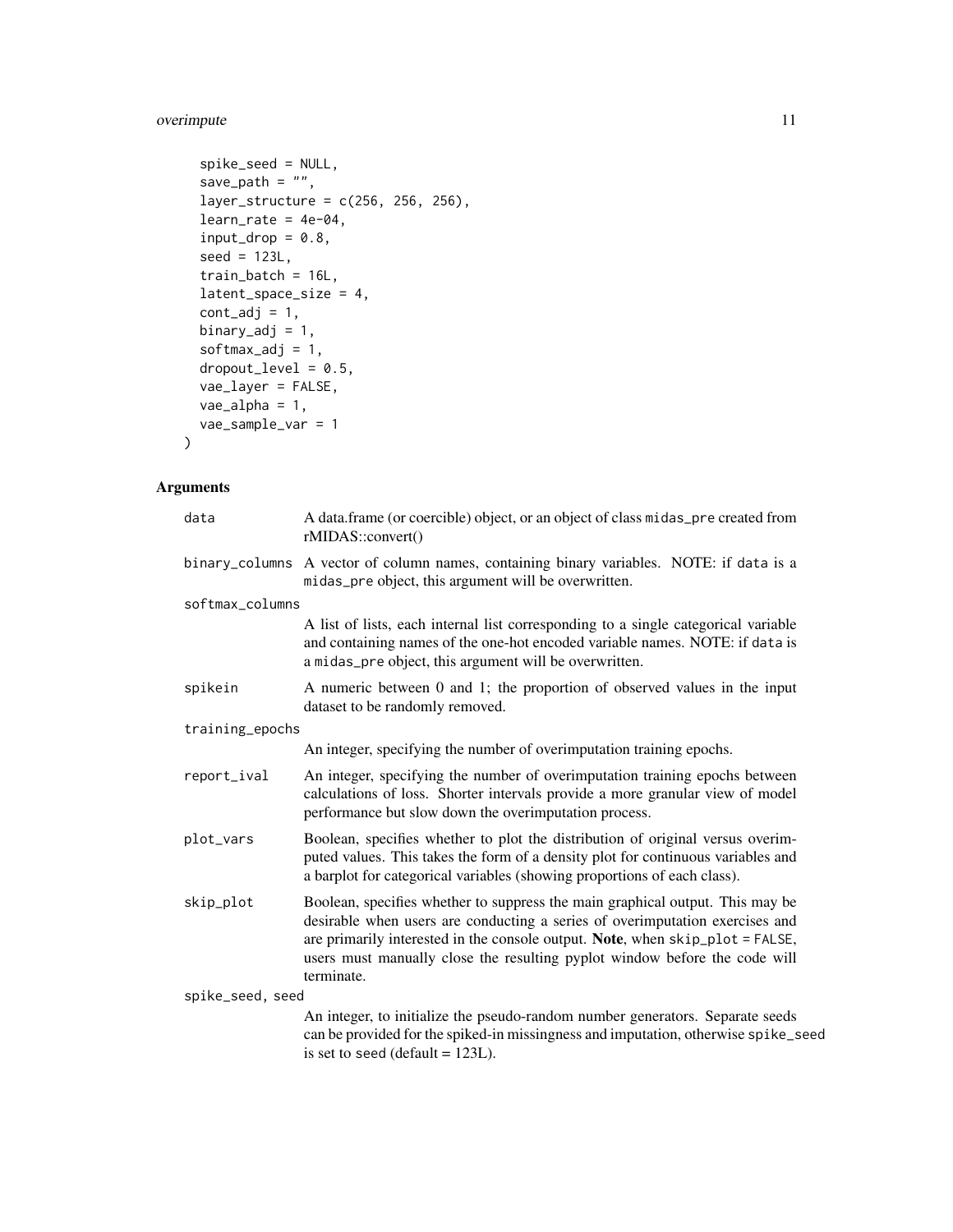| save_path         | String, indicating path to directory to save overimputation figures. Users should<br>include a trailing "/" at the end of the path i.e. save_path = "path/to/figures/".                                                                                                                           |
|-------------------|---------------------------------------------------------------------------------------------------------------------------------------------------------------------------------------------------------------------------------------------------------------------------------------------------|
| layer_structure   |                                                                                                                                                                                                                                                                                                   |
|                   | A vector of integers, The number of nodes in each layer of the network (default<br>$= c(256, 256, 256)$ , denoting a three-layer network with 256 nodes per layer).<br>Larger networks can learn more complex data structures but require longer train-<br>ing and are more prone to overfitting. |
| learn_rate        | A number, the learning rate $\gamma$ (default = 0.0001), which controls the size of<br>the weight adjustment in each training epoch. In general, higher values reduce<br>training time at the expense of less accurate results.                                                                   |
| input_drop        | A number between 0 and 1. The probability of corruption for input columns in<br>training mini-batches (default $= 0.8$ ). Higher values increase training time but<br>reduce the risk of overfitting. In our experience, values between 0.7 and 0.95<br>deliver the best performance.             |
| train_batch       | An integer, the number of observations in training mini-batches (default $= 16$ ).                                                                                                                                                                                                                |
| latent_space_size |                                                                                                                                                                                                                                                                                                   |
|                   | An integer, the number of normal dimensions used to parameterize the latent<br>space.                                                                                                                                                                                                             |
| cont_adj          | A number, weights the importance of continuous variables in the loss function                                                                                                                                                                                                                     |
| binary_adj        | A number, weights the importance of binary variables in the loss function                                                                                                                                                                                                                         |
| softmax_adj       | A number, weights the importance of categorical variables in the loss function                                                                                                                                                                                                                    |
| dropout_level     | A number between 0 and 1, determines the number of nodes dropped to "thin"<br>the network                                                                                                                                                                                                         |
| vae_layer         | Boolean, specifies whether to include a variational autoencoder layer in the net-<br>work                                                                                                                                                                                                         |
| vae_alpha         | A number, the strength of the prior imposed on the Kullback-Leibler divergence<br>term in the variational autoencoder loss functions.                                                                                                                                                             |
| vae_sample_var    | A number, the sampling variance of the normal distributions used to parameter-<br>ize the latent space.                                                                                                                                                                                           |

#### Details

Accuracy is measured as the RMSE of imputed values versus actual values for continuous variables and classification error for categorical variables (i.e., the fraction of correctly predicted classes subtracted from 1). Both metrics are reported in two forms:

- 1. their summed value over all Monte Carlo samples from the estimated missing-data posterior – "Aggregated RMSE" and "Aggregated softmax error";
- 2. their aggregated value divided by the number of such samples "Individual RMSE" and "Individual softmax error".

In the final model, we recommend selecting the number of training epochs that minimizes the average value of these metrics — weighted by the proportion (or substantive importance) of continuous and categorical variables — in the overimputation exercise. This "early stopping" rule reduces the risk of overtraining and thus, in effect, serves as an extra layer of regularization in the network.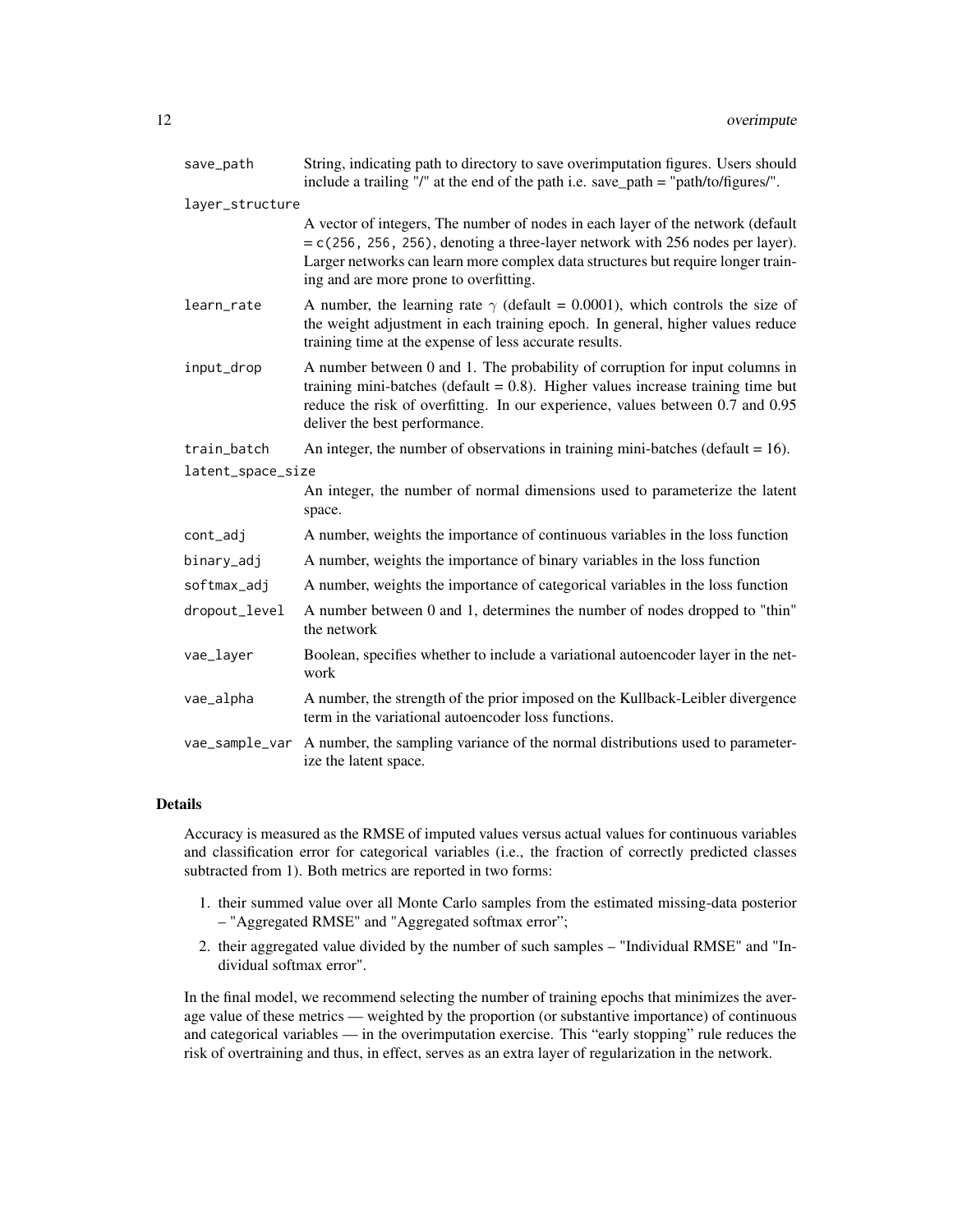#### <span id="page-12-0"></span>Value

Object of class midas, and outputs both overimputation loss values to the console and generates overimputation graphs.

#### See Also

[train](#page-14-1) for the main imputation function.

#### Examples

```
## Not run:
# Run where Python initialised and configured correctly
if (python_configured()) {
raw_data <- data.table(a = sample(c("red","yellow","blue",NA),1000, replace = TRUE),
                         b = 1:1000,
                         c = sample(c("YES", "NO", NA), 1000, replace=TRUE),d = runif(1000,1,10),
                         e = sample(c("YES", "NO"), 1000, replace = TRUE),f = sample(c("male","female","trans","other",NA), 1000, replace = TRUE))
# Names of bin./cat. variables
test_bin <- c("c","e")
test_cat \leq c("a","f")
# Pre-process data
test_data <- convert(raw_data,
                       bin_cols = test_bin,
                       cat_cols = test_cat,
                       minmax_scale = TRUE)
# Overimpute - without plots
test_imp <- overimpute(test_data,
                       spikein = 0.3,
                       plot_vars = FALSE,
                       skip_plot = TRUE,
                       training_epochs = 10,
                       report\_ival = 5)}
## End(Not run)
```
python\_configured *Check whether Python is capable of executing example code*

#### Description

Checks if each Python dependency is available. This function is called within some examples to ensure code executes properly.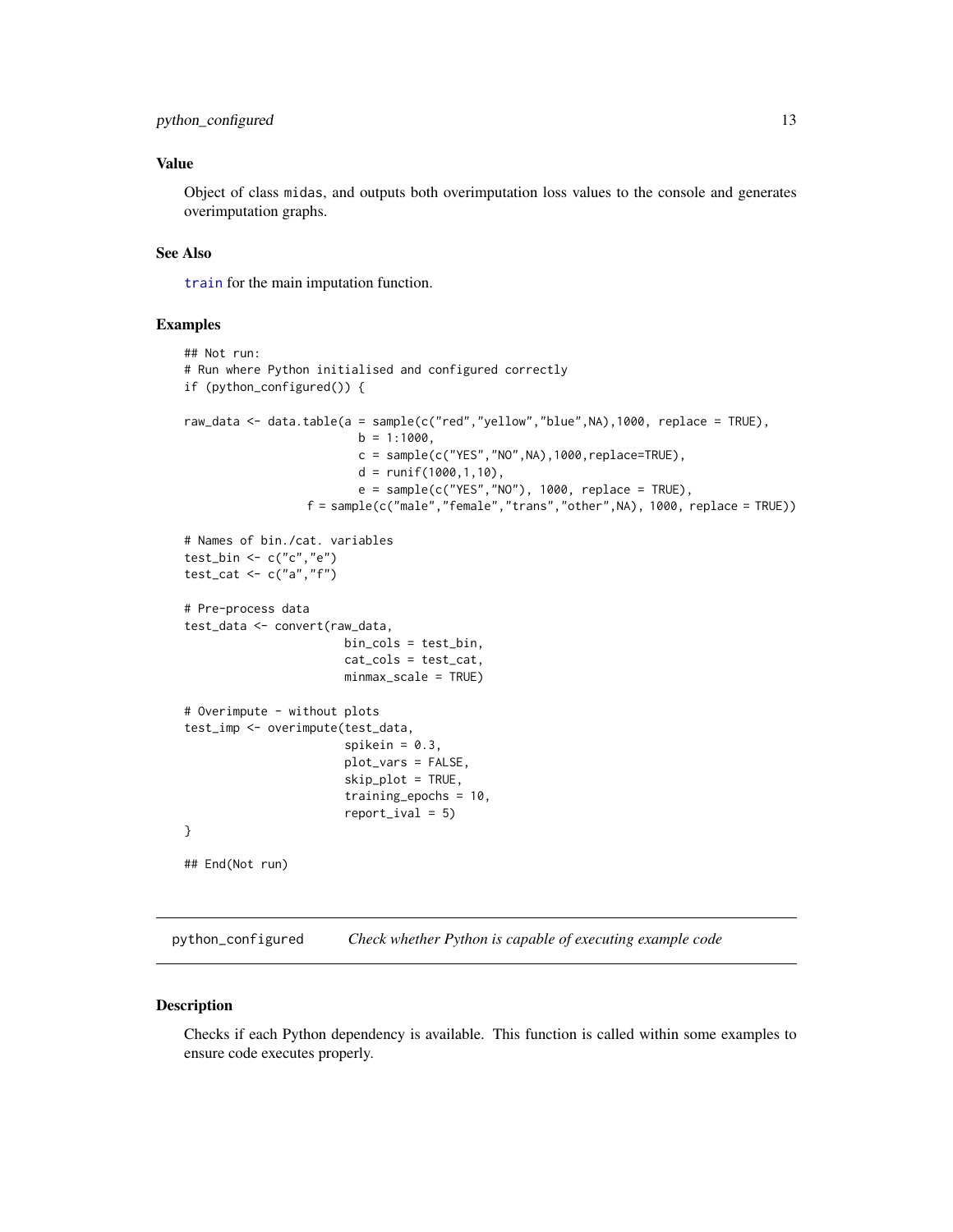#### Usage

python\_configured()

#### Value

NULL

python\_init *Initialise connection to Python*

#### Description

Internal function. Checks if Python has already been initialised, and if not, completes the required setup to run the MIDAS algorithm. This function is called automatically, and users should not call it directly. To configure which Python install/environment/conda is used, see documentation for set\_python\_env().

#### Usage

python\_init()

set\_python\_env *Manually select python binary*

#### Description

This function allows users to set a custom python binary, virtualenv or conda environment, from which the MIDAS algorithm is run. Users comfortable with reticulate can configure Python manually using reticulate::use\_. Note: If users wish to set a custom binary/environment, this must be completed prior to the first call to either train() or complete(). The same is true if users use the reticulate package directly. If users wish to switch to a different Python binaries, R must be restarted prior to calling this function.

#### Usage

```
set\_python\_env(x, type = "auto", ...)
```
#### **Arguments**

| $\mathsf{X}$ | Character string, path to python binary, or directory of virtualeny, or name of<br>conda environment |
|--------------|------------------------------------------------------------------------------------------------------|
| type         | Character string, specifies whether to set a python binary ("auto"), "virtualeny",<br>or "conda"     |
| $\cdots$     | Further arguments passed to reticulate::use_condaenv()                                               |

<span id="page-13-0"></span>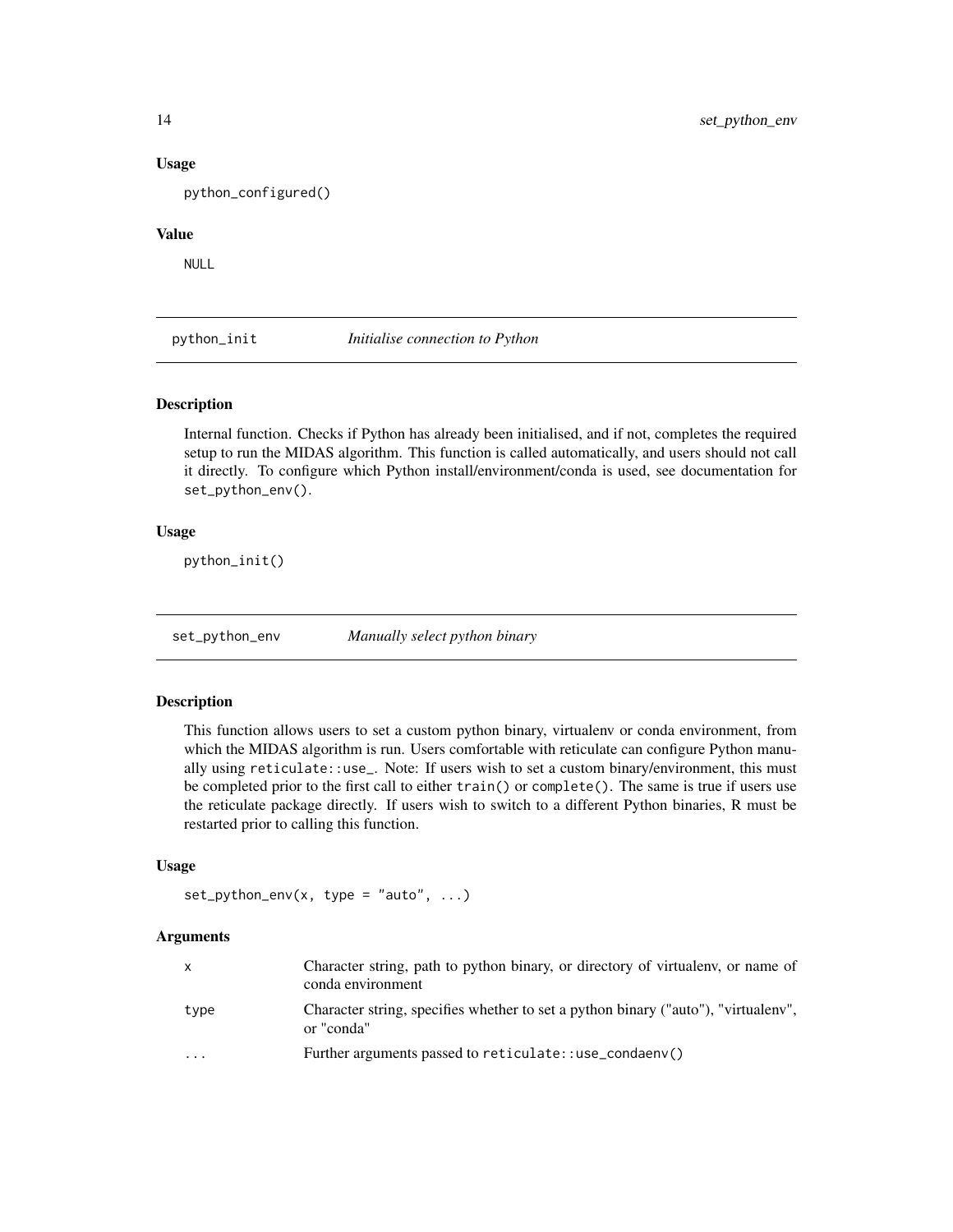#### <span id="page-14-0"></span>Value

Boolean indicating whether the custom python environment was activated.

skip\_if\_no\_numpy *Skip test where 'numpy' not available.*

#### Description

Check if Python's numpy is available, and skip test if not. This function is called within some tests to ensure server tests involving reticulate calls execute properly.

#### Usage

skip\_if\_no\_numpy()

#### Value

NULL

<span id="page-14-1"></span>train *Train an imputation model using Midas*

#### Description

Build and run a MIDAS neural network on the supplied missing data.

#### Usage

```
train(
  data,
 binary_columns = NULL,
  softmax_columns = NULL,
  training_epochs = 10L,
  layer_structure = c(256, 256, 256),
  learn_rate = 4e-04,input\_drop = 0.8,
  seed = 123L,train_batch = 16L,
  latent_space_size = 4,
  cont\_adj = 1,
  binary_adj = 1,
  softmax_adj = 1,
  droput\_level = 0.5,
  vae_layer = FALSE,
  vae\_alpha = 1,
  vae_sample_var = 1
)
```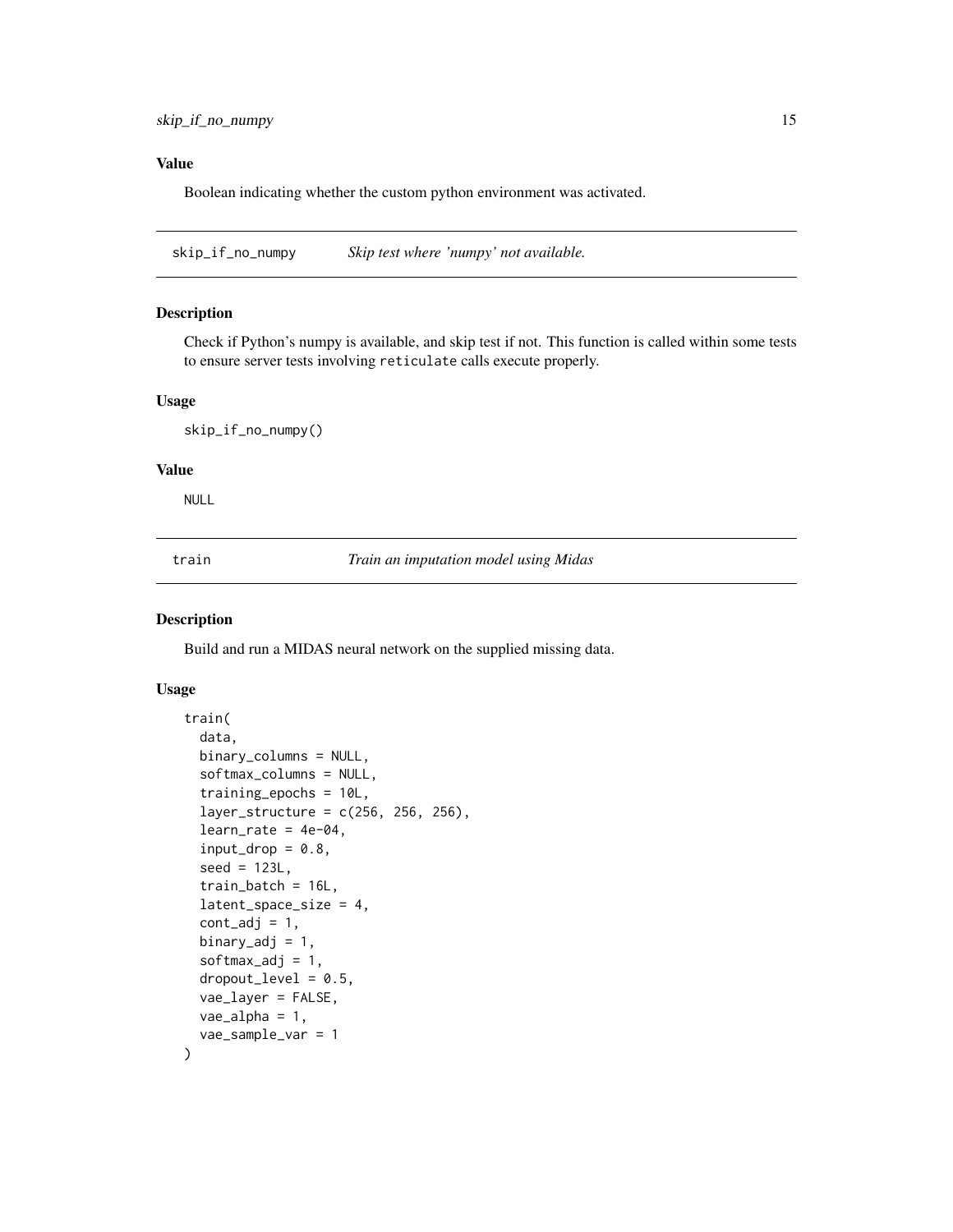#### Arguments

| data              | A data.frame (or coercible) object, or an object of class midas_pre created from<br>rMIDAS::convert()                                                                                                                                                                                             |  |
|-------------------|---------------------------------------------------------------------------------------------------------------------------------------------------------------------------------------------------------------------------------------------------------------------------------------------------|--|
|                   | binary_columns A vector of column names, containing binary variables. NOTE: if data is a<br>midas_pre object, this argument will be overwritten.                                                                                                                                                  |  |
| softmax_columns   |                                                                                                                                                                                                                                                                                                   |  |
|                   | A list of lists, each internal list corresponding to a single categorical variable<br>and containing names of the one-hot encoded variable names. NOTE: if data is<br>a midas_pre object, this argument will be overwritten.                                                                      |  |
| training_epochs   |                                                                                                                                                                                                                                                                                                   |  |
|                   | An integer, indicating the number of forward passes to conduct when running<br>the model.                                                                                                                                                                                                         |  |
| layer_structure   |                                                                                                                                                                                                                                                                                                   |  |
|                   | A vector of integers, The number of nodes in each layer of the network (default<br>$= c(256, 256, 256)$ , denoting a three-layer network with 256 nodes per layer).<br>Larger networks can learn more complex data structures but require longer train-<br>ing and are more prone to overfitting. |  |
| learn_rate        | A number, the learning rate $\gamma$ (default = 0.0001), which controls the size of<br>the weight adjustment in each training epoch. In general, higher values reduce<br>training time at the expense of less accurate results.                                                                   |  |
| input_drop        | A number between 0 and 1. The probability of corruption for input columns in<br>training mini-batches (default $= 0.8$ ). Higher values increase training time but<br>reduce the risk of overfitting. In our experience, values between 0.7 and 0.95<br>deliver the best performance.             |  |
| seed              | An integer, the value to which Python's pseudo-random number generator is<br>initialized. This enables users to ensure that data shuffling, weight and bias<br>initialization, and missingness indicator vectors are reproducible.                                                                |  |
| train_batch       | An integer, the number of observations in training mini-batches (default = $16$ ).                                                                                                                                                                                                                |  |
| latent_space_size |                                                                                                                                                                                                                                                                                                   |  |
|                   | An integer, the number of normal dimensions used to parameterize the latent<br>space.                                                                                                                                                                                                             |  |
| cont_adj          | A number, weights the importance of continuous variables in the loss function                                                                                                                                                                                                                     |  |
| binary_adj        | A number, weights the importance of binary variables in the loss function                                                                                                                                                                                                                         |  |
| softmax_adj       | A number, weights the importance of categorical variables in the loss function                                                                                                                                                                                                                    |  |
| dropout_level     | A number between 0 and 1, determines the number of nodes dropped to "thin"<br>the network                                                                                                                                                                                                         |  |
| vae_layer         | Boolean, specifies whether to include a variational autoencoder layer in the net-<br>work                                                                                                                                                                                                         |  |
| vae_alpha         | A number, the strength of the prior imposed on the Kullback-Leibler divergence<br>term in the variational autoencoder loss functions.                                                                                                                                                             |  |
| vae_sample_var    | A number, the sampling variance of the normal distributions used to parameter-<br>ize the latent space.                                                                                                                                                                                           |  |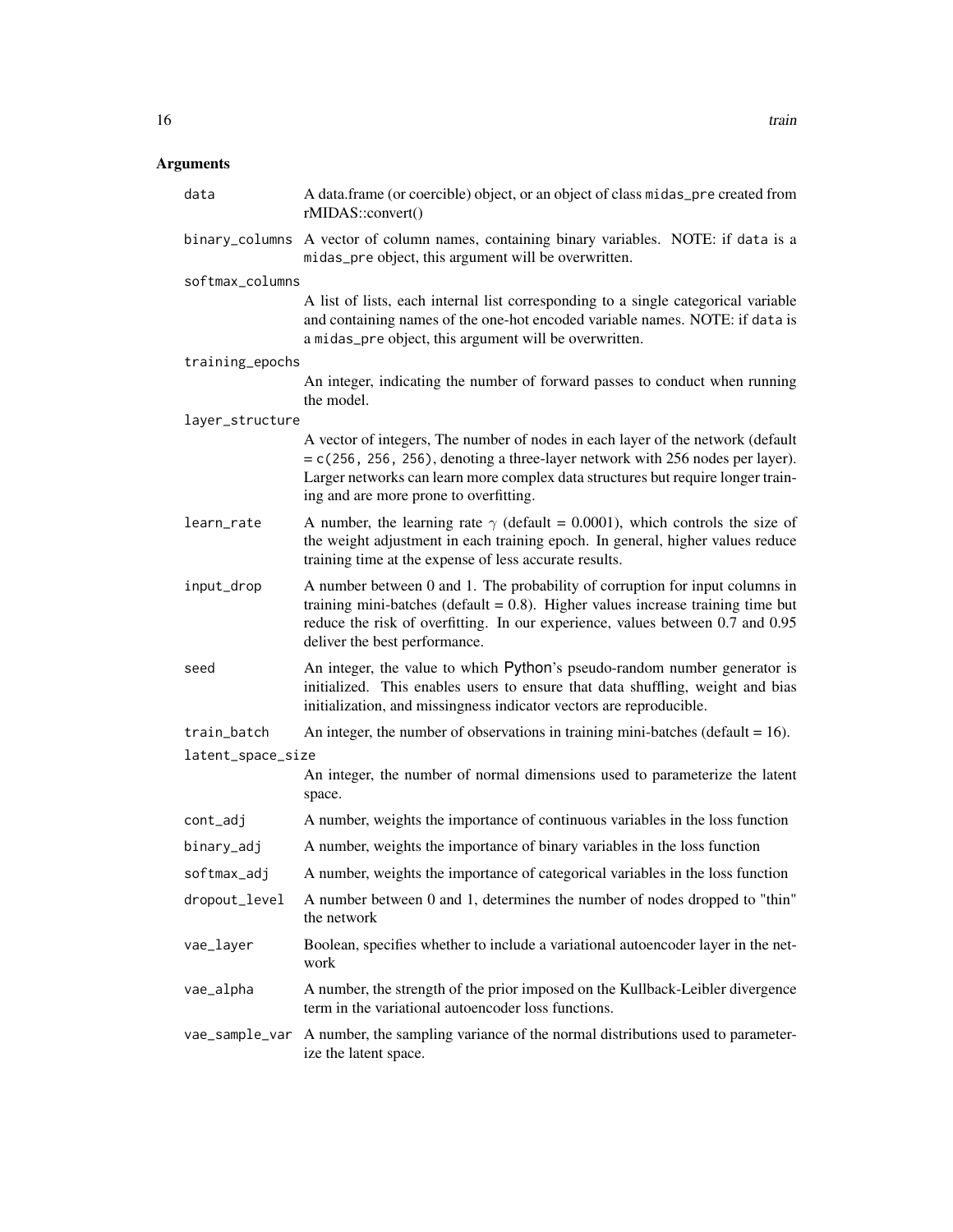#### <span id="page-16-0"></span>undo\_minmax 17

#### Value

Object of class midas from which completed datasets can be drawn, using rMIDAS::complete()

#### Examples

```
# Generate raw data, with numeric, binary, and categorical variables
## Not run:
# Run where Python available and configured correctly
if (python_configured()) {
set.seed(89)
n_obs <- 10000
raw_data <- data.table(a = sample(c("red","yellow","blue",NA),n_obs, replace = TRUE),
                       b = 1:n\_obs,
                       c = sample(c("YES", "NO", NA), n\_obs, replace=TRUE),d = runif(n_obs, 1, 10),
                       e = sample(c("YES", "NO"), n\_obs, replace = TRUE),
                 f = sample(c("male","female","trans","other",NA), n_obs, replace = TRUE))
# Names of bin./cat. variables
test_bin <- c("c","e")
test_cat <- c("a","f")
# Pre-process data
test_data <- convert(raw_data,
                     bin_cols = test_bin,
                     cat_cols = test_cat,
                     minmax_scale = TRUE)
# Run imputations
test_imp <- train(test_data)
# Generate datasets
complete_datasets <- complete(test_imp, m = 5, fast = FALSE)
# Use Rubin's rules to combine m regression models
midas_pool <- combine(formula = d~a+c+e+f,
                      complete_datasets)
}
## End(Not run)
```
undo\_minmax *Reverse minmax scaling of numeric vector*

#### Description

Helper function to reverse minmax scaling applied in the pre-processing step.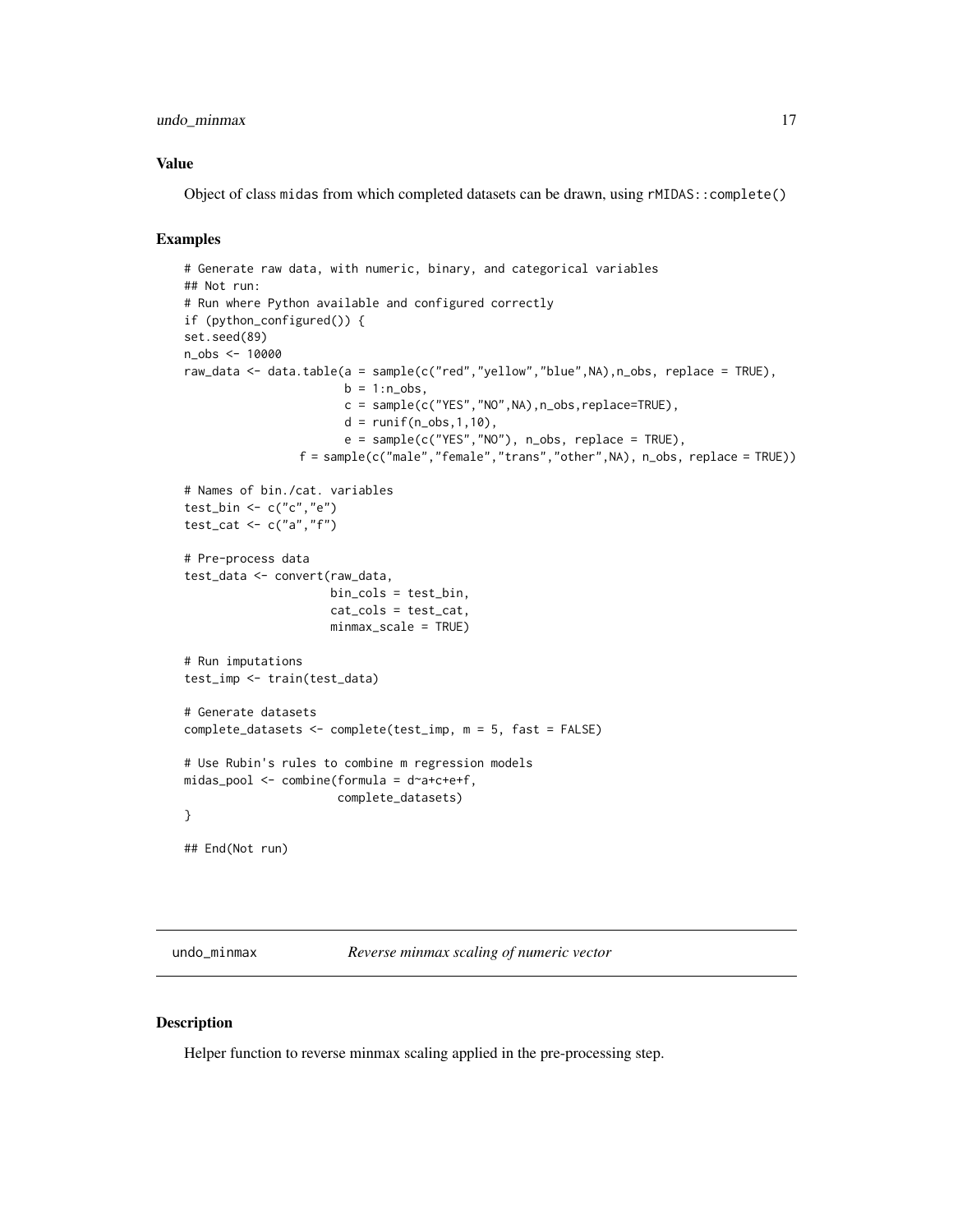#### Usage

undo\_minmax(s, s\_min, s\_max)

#### Arguments

| -S    | A numeric vector or column, scaled between 0 and 1. |
|-------|-----------------------------------------------------|
| s min | A numeric value, the minimum of the unscaled vector |
| s max | A numeric value, the maximum of the unscaled vector |

#### Value

Vector re-scaled using original parameters s\_min and s\_max

#### Examples

```
ex_num <- runif(100,1,10)
scaled <- col_minmax(ex_num)
undo_scale <- undo_minmax(scaled, s_min = min(ex_num), s_max = max(ex_num))
```
# Prove two are identical all.equal(ex\_num, undo\_scale)